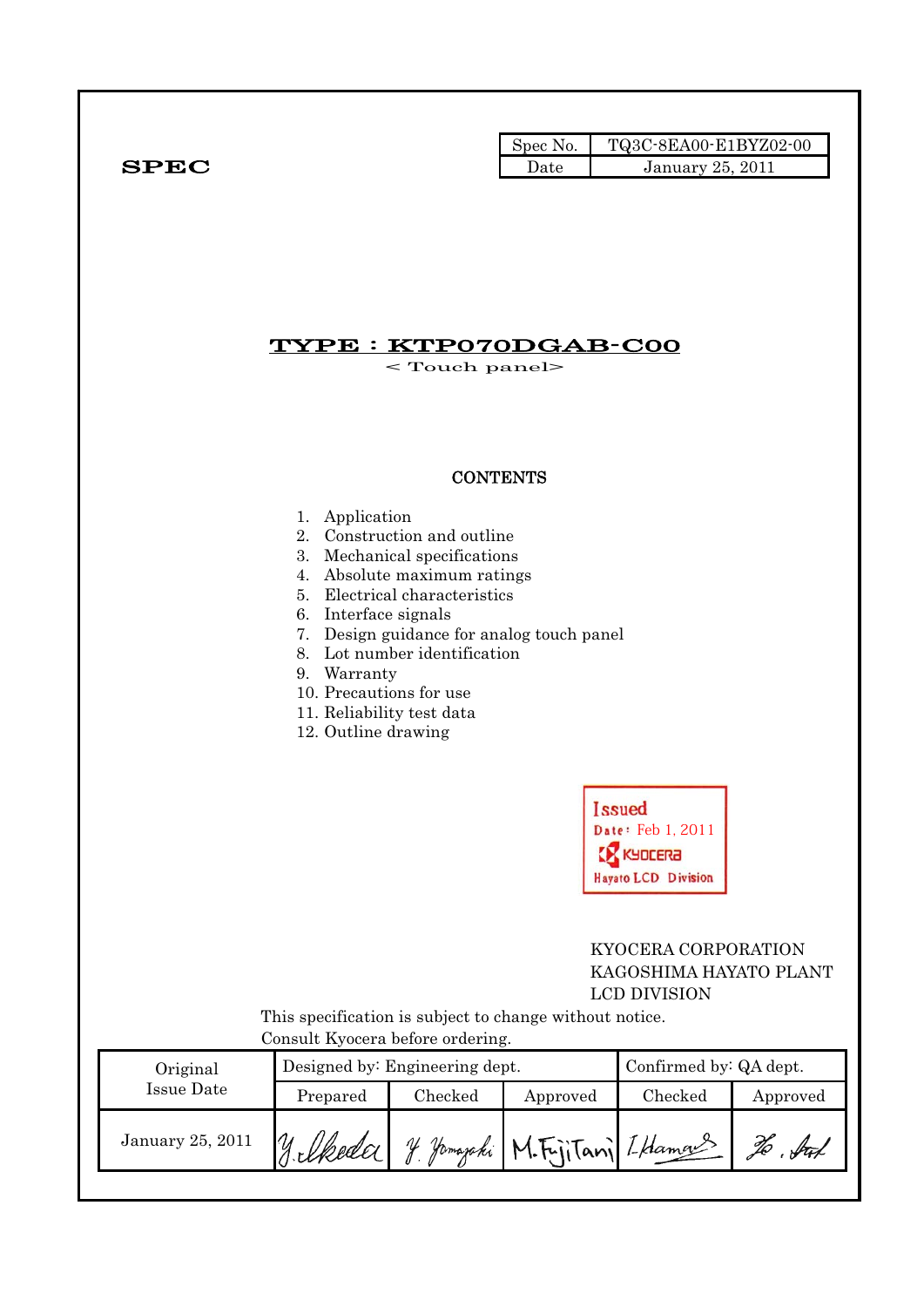| Spec No.              | Part No.       | Page |
|-----------------------|----------------|------|
| TQ3C-8EA00-E1BYZ02-00 | KTP070DGAB-C00 |      |

# Warning

- 1. This Kyocera touch panel has been specifically designed for use only in electronic devices and industrial machines in the area of audio control, office automation, industrial control, home appliances, etc. The module should not be used in applications where the highest level of safety and reliability are required and module failure or malfunction of such module results in physical harm or loss of life, as well as enormous damage or loss. Such fields of applications include, without limitation, medical, aerospace, communications infrastructure, atomic energy control. Kyocera expressly disclaims any and all liability resulting in any way to the use of the touch panel in such applications.
- 2. Customer agrees to indemnify, defend and hold Kyocera harmless from and against any and all actions, claims, damages, liabilities, awards, costs, and expenses, including legal expenses, resulting from or arising out of Customer's use, or sale for use, or Kyocera touch panels in applications.

# Caution

1. Kyocera shall have the right, which Customer hereby acknowledges, to immediately scrap or destroy tooling for Kyocera touch panels for which no Purchase Orders have been received from the Customer in a two-year period.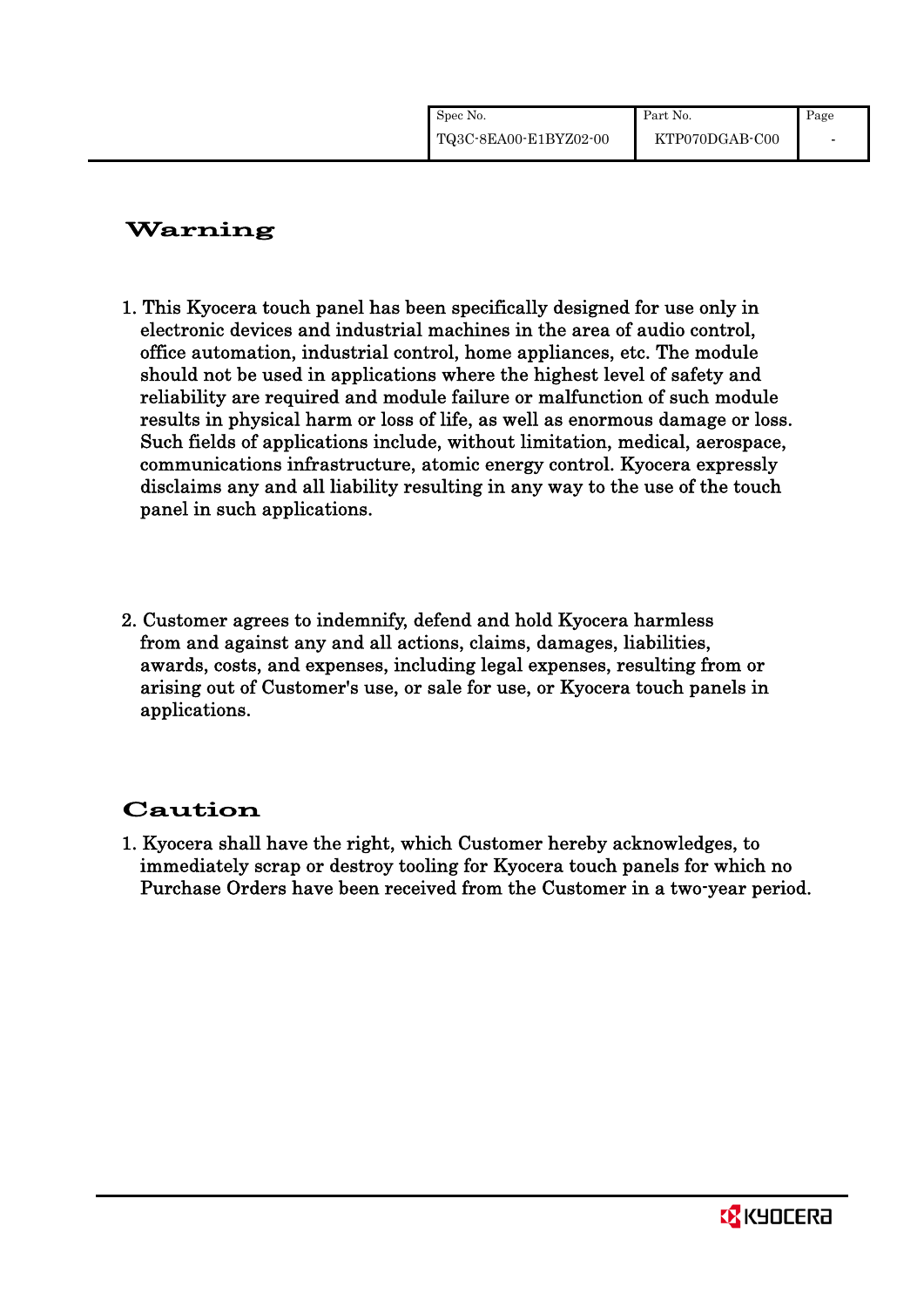|         |                                                         |          |  | ${\rm Spec}$ No. |                                                    | Part No.                        |          | Page |
|---------|---------------------------------------------------------|----------|--|------------------|----------------------------------------------------|---------------------------------|----------|------|
|         |                                                         |          |  |                  | ${\bf TQ3C\text{-}8EAOO\text{-}E1BYZ02\text{-}00}$ | $\operatorname{KTP070DGAB-C00}$ |          |      |
|         |                                                         |          |  |                  | Revision record                                    |                                 |          |      |
|         | Designed by : Engineering dept.<br>$\rm{\textbf{Date}}$ |          |  |                  | Confirmed by : QA dept.                            |                                 |          |      |
|         |                                                         | Prepared |  | ${\it Checked}$  | ${\Large\bf Approved}$                             | $\rm Checked$                   | Approved |      |
|         |                                                         |          |  |                  |                                                    |                                 |          |      |
| Rev.No. | Date                                                    | Page     |  |                  | $\label{eq:2} \textbf{Descriptions}$               |                                 |          |      |
|         |                                                         |          |  |                  |                                                    |                                 |          |      |
|         |                                                         |          |  |                  |                                                    |                                 |          |      |
|         |                                                         |          |  |                  |                                                    |                                 |          |      |
|         |                                                         |          |  |                  |                                                    |                                 |          |      |
|         |                                                         |          |  |                  |                                                    |                                 |          |      |
|         |                                                         |          |  |                  |                                                    |                                 |          |      |
|         |                                                         |          |  |                  |                                                    |                                 |          |      |
|         |                                                         |          |  |                  |                                                    |                                 |          |      |
|         |                                                         |          |  |                  |                                                    |                                 |          |      |
|         |                                                         |          |  |                  |                                                    |                                 |          |      |
|         |                                                         |          |  |                  |                                                    |                                 |          |      |
|         |                                                         |          |  |                  |                                                    |                                 |          |      |
|         |                                                         |          |  |                  |                                                    |                                 |          |      |
|         |                                                         |          |  |                  |                                                    |                                 |          |      |
|         |                                                         |          |  |                  |                                                    |                                 |          |      |
|         |                                                         |          |  |                  |                                                    |                                 |          |      |
|         |                                                         |          |  |                  |                                                    |                                 |          |      |
|         |                                                         |          |  |                  |                                                    |                                 |          |      |
|         |                                                         |          |  |                  |                                                    |                                 |          |      |
|         |                                                         |          |  |                  |                                                    |                                 |          |      |
|         |                                                         |          |  |                  |                                                    |                                 |          |      |
|         |                                                         |          |  |                  |                                                    |                                 |          |      |
|         |                                                         |          |  |                  |                                                    |                                 |          |      |
|         |                                                         |          |  |                  |                                                    |                                 |          |      |
|         |                                                         |          |  |                  |                                                    |                                 |          |      |
|         |                                                         |          |  |                  |                                                    |                                 |          |      |
|         |                                                         |          |  |                  |                                                    |                                 |          |      |
|         |                                                         |          |  |                  |                                                    |                                 |          |      |
|         |                                                         |          |  |                  |                                                    |                                 |          |      |
|         |                                                         |          |  |                  |                                                    |                                 |          |      |
|         |                                                         |          |  |                  |                                                    |                                 |          |      |
|         |                                                         |          |  |                  |                                                    |                                 |          |      |
|         |                                                         |          |  |                  |                                                    |                                 |          |      |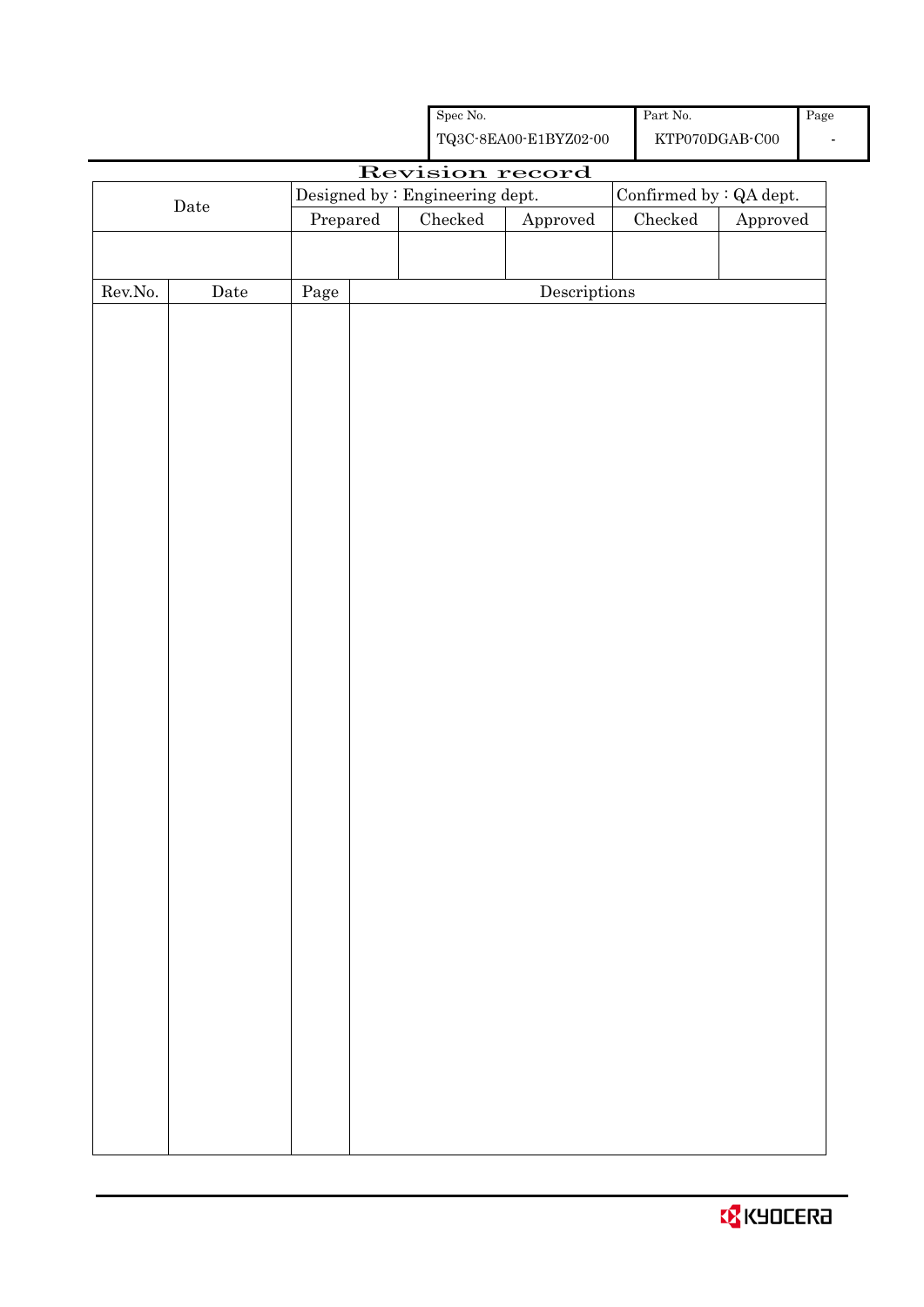### 1. Application

This document defines the specification of KTP070DGAB-C00. (RoHS Compliant)

#### 2. Construction and outline

| Touch panel  | : Analog type $(Glass/Glass)$       |
|--------------|-------------------------------------|
| Surface film | : Glare Anti-finger print treatment |

### 3. Mechanical specifications

3-1. Mechanical specifications of touch panel

|                        | Item                    |              | Specification                           | Unit       |
|------------------------|-------------------------|--------------|-----------------------------------------|------------|
| Outline dimensions     |                         | 1)           | $162.3(W)\times 102.8(H)\times 1.44(D)$ | mm         |
| Active area            |                         |              | $153.3(W)\times 92.37(H)$               | mm         |
| Viewing area           |                         |              | $154.3(W)\times 93.37(H)$               | mm         |
| Mass                   |                         |              | 55                                      | g          |
| Input                  |                         |              | Radius-0.8 stylus or Finger             |            |
|                        | Before reliability test |              | $0.1 \sim 2.0$                          | N          |
| <b>Actuation Force</b> | After reliability test  | $\mathbf{2}$ | $0.1 \sim 3.0$                          | N          |
|                        | Striking(Finger-input)  | 3)           | 1 million                               | hits       |
| Operating life         | $Sliding(Stylus-input)$ | 4)           | 100 thousand                            | characters |
| Transmittance          |                         |              | Typ.80(at full wavelength)              | %          |
| Surface hardness       |                         |              | 3H or more (Pencil hardness)            |            |
| Static load            |                         | 5)           | Min. 5                                  | kgf        |

1) Please refer to outline drawing for details.

2) Please refer to "11.reliability test data" for details (The tested panel is not used in any other tests)

3) Striking test condition

| Testing rod      | : Silicon rubber (Hardness: $60^{\circ}$ ), Tip: R = 6.0, |
|------------------|-----------------------------------------------------------|
| Testing location | : Center of active area                                   |
| Load             | : 2.45N                                                   |
| Cycle            | $: 2 \text{hits/sec}$                                     |
| Judgment         | : No defect in function                                   |
|                  | : No appearance defect which causes trouble to use.       |
|                  | *Dents, blurs and marks on surface film : neglected       |
|                  |                                                           |

4) Sliding test condition

| Testing rod      | : Polyacetal resin, Tip : $R = 0.8$                                                                                                                                                                                                                                                                                                                                                       |
|------------------|-------------------------------------------------------------------------------------------------------------------------------------------------------------------------------------------------------------------------------------------------------------------------------------------------------------------------------------------------------------------------------------------|
| Testing location | : Center of active area                                                                                                                                                                                                                                                                                                                                                                   |
| Load             | : 2.45N                                                                                                                                                                                                                                                                                                                                                                                   |
| Input length     | $\div 10$ mm                                                                                                                                                                                                                                                                                                                                                                              |
| Input speed      | $\div 50$ mm/sec                                                                                                                                                                                                                                                                                                                                                                          |
| Sliding times    | : 10mm sliding (back and forth) counts as 2 times.                                                                                                                                                                                                                                                                                                                                        |
| Judgment         | : No defect in function                                                                                                                                                                                                                                                                                                                                                                   |
|                  | : No appearance defect which causes trouble to use.<br>$\mathbf{A}$ $\mathbf{D}$ $\mathbf{A}$ $\mathbf{A}$ $\mathbf{A}$ $\mathbf{A}$ $\mathbf{A}$ $\mathbf{A}$ $\mathbf{A}$ $\mathbf{A}$ $\mathbf{A}$ $\mathbf{A}$ $\mathbf{A}$ $\mathbf{A}$ $\mathbf{A}$ $\mathbf{A}$ $\mathbf{A}$ $\mathbf{A}$ $\mathbf{A}$ $\mathbf{A}$ $\mathbf{A}$ $\mathbf{A}$ $\mathbf{A}$ $\mathbf{A}$ $\mathbf{$ |

\*Dents, blurs and marks on surface film : neglected

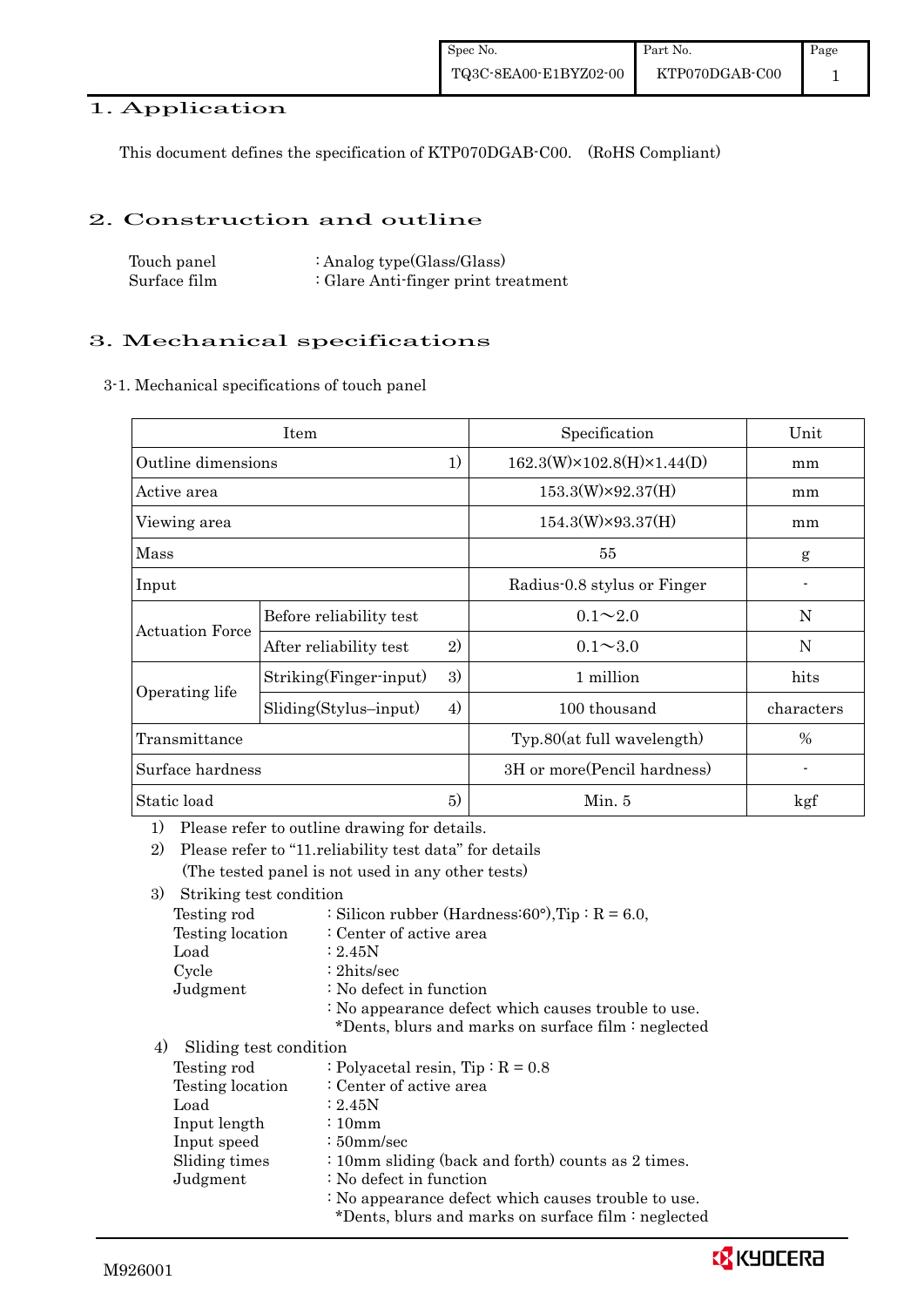### 5) Static load test condition Testing rod : Silicon rubber, Tip: $\phi$ 10, Hardness:50° Input period : 2sec Pressure location : 30mm from edge (shorter edge) Setting method : Retain of the touch panel with 1mm clearance Judgement : No glass cracking

#### 4. Absolute maximum ratings

#### 4-1. Electrical absolute maximum ratings

| Item                           | Symbol       | Min. | Max. | Unit |
|--------------------------------|--------------|------|------|------|
| Supply voltage for touch panel | $\rm V_{TP}$ |      | 6.0  |      |
| Input current of touch panel   | $1$ TP       |      | 0.5  | mA   |

#### 4-2. Environmental absolute maximum ratings

| Item                     | Symbol                  | Min.  | Max.         | Unit      |
|--------------------------|-------------------------|-------|--------------|-----------|
| Operating temperature    | Top                     | $-30$ | 85           | $\circ$ C |
| Storage temperature      | T <sub>STO</sub>        | $-40$ | 95           | $\circ$ C |
| 1)<br>Operating humidity | Hop                     | 10    | $\mathbf{2}$ | %RH       |
| 1)<br>Storage humidity   | <b>H</b> <sub>sto</sub> | 10    | 2)           | %RH       |
| Vibration                |                         | 3)    | 3)           |           |
| Shock                    |                         | 4)    | 41           |           |

- 1) Non-condensing.
- 2) Temp. $\leq 40^{\circ}$ C, 85%RH Max. Temp. >40°C, Absolute humidity shall be less than 85%RH at 40°C.
- 3) The touch panel is installed on the LCD using two sided tape.

| Frequency       | $10\sim$ 55 Hz | Acceleration value           |
|-----------------|----------------|------------------------------|
| Vibration width | $0.15$ mm      | $(0.3 \sim 9 \text{ m/s}^2)$ |
| Interval        | $10-55-10$ Hz  | 1 minutes                    |

 2 hours in each direction X, Y, Z (6 hours total) EIAJ ED-2531

4) The touch panel is installed on the LCD using two sided tape. Acceleration: 490 m/s2, Pulse width: 11 ms 3 times in each direction:  $\pm X$ ,  $\pm Y$ ,  $\pm Z$ EIAJ ED-2531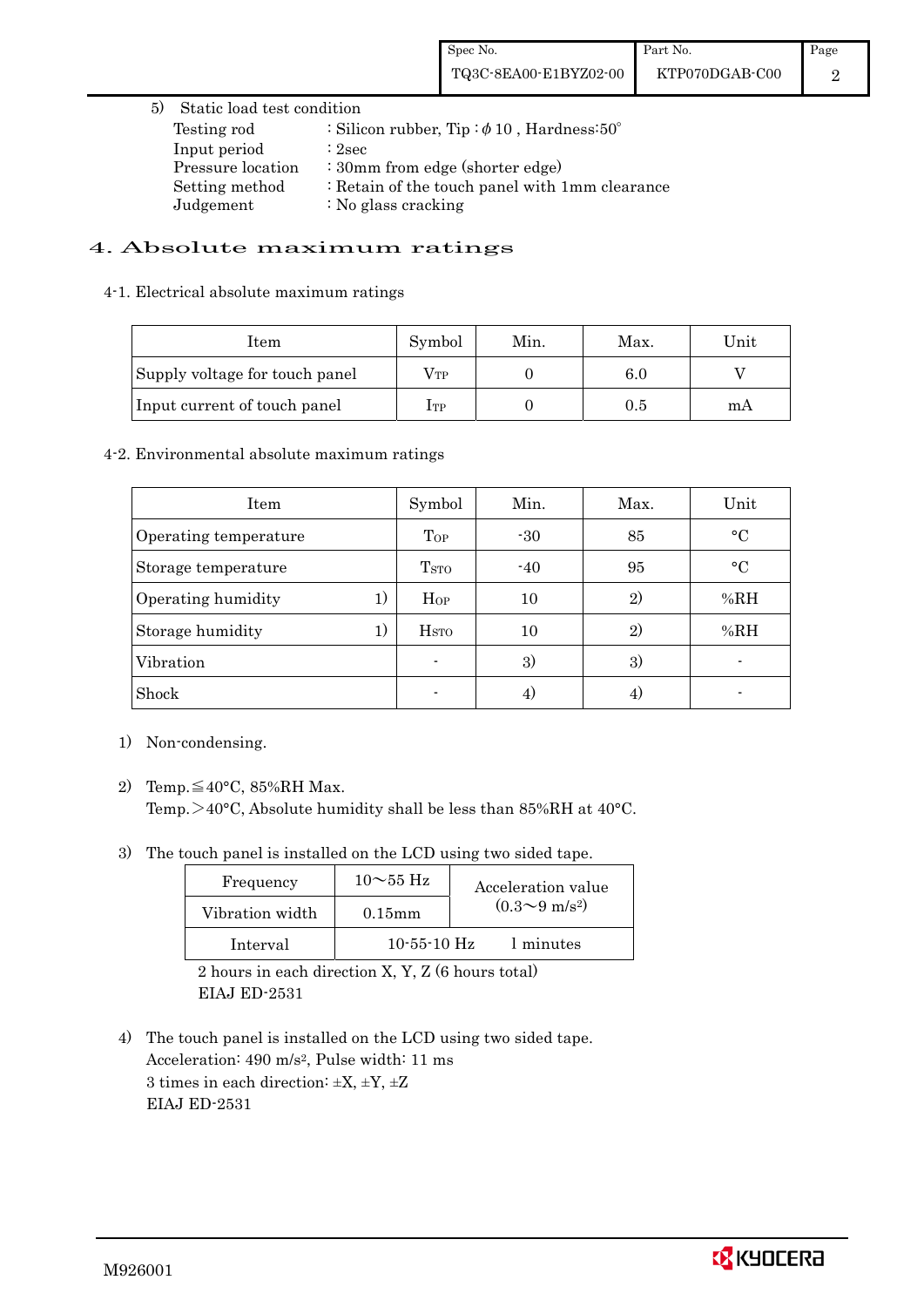#### 5. Electrical characteristics

| Item                           | Symbol         | Condition                | Min.                | Typ.                     | Max. | Unit          |
|--------------------------------|----------------|--------------------------|---------------------|--------------------------|------|---------------|
| Supply voltage for touch panel | $V_{TP}$       | $\blacksquare$           |                     | 5.0                      |      |               |
| Terminal resistance            | $xL-xR$        |                          | 200                 |                          | 2000 | Ω             |
|                                | $yU-yL$        | $\blacksquare$           | 100                 |                          | 700  | Ω             |
| 2)<br>Linearity                | $\blacksquare$ | $\overline{\phantom{0}}$ | less than $\pm 2.5$ |                          | $\%$ |               |
| 3)<br>Insulation resistance    | -              | DC25V                    | 50                  | $\overline{\phantom{0}}$ |      | $\rm M\Omega$ |
| 4)<br>Chattering               |                | at ON/OFF                | less than 10        |                          | ms   |               |

- 1) Resistance between terminal xL and xR, or between yU and yL.
- 2) Apply 5VDC to the terminal xL-xR, and measure the output voltage at terminal y when a random input is applied in the active area. Measure the difference between the output and theoretical voltages. (Measure the actual voltage at the terminal using the same method.)



- 3) Resistance between the upper and lower terminals.
- 4) Apply 5VDC to the terminal xL-xR, and measure the oscillation at terminal y when applying a random input in the active area. (Measure the oscillation at terminal x using the same method.)



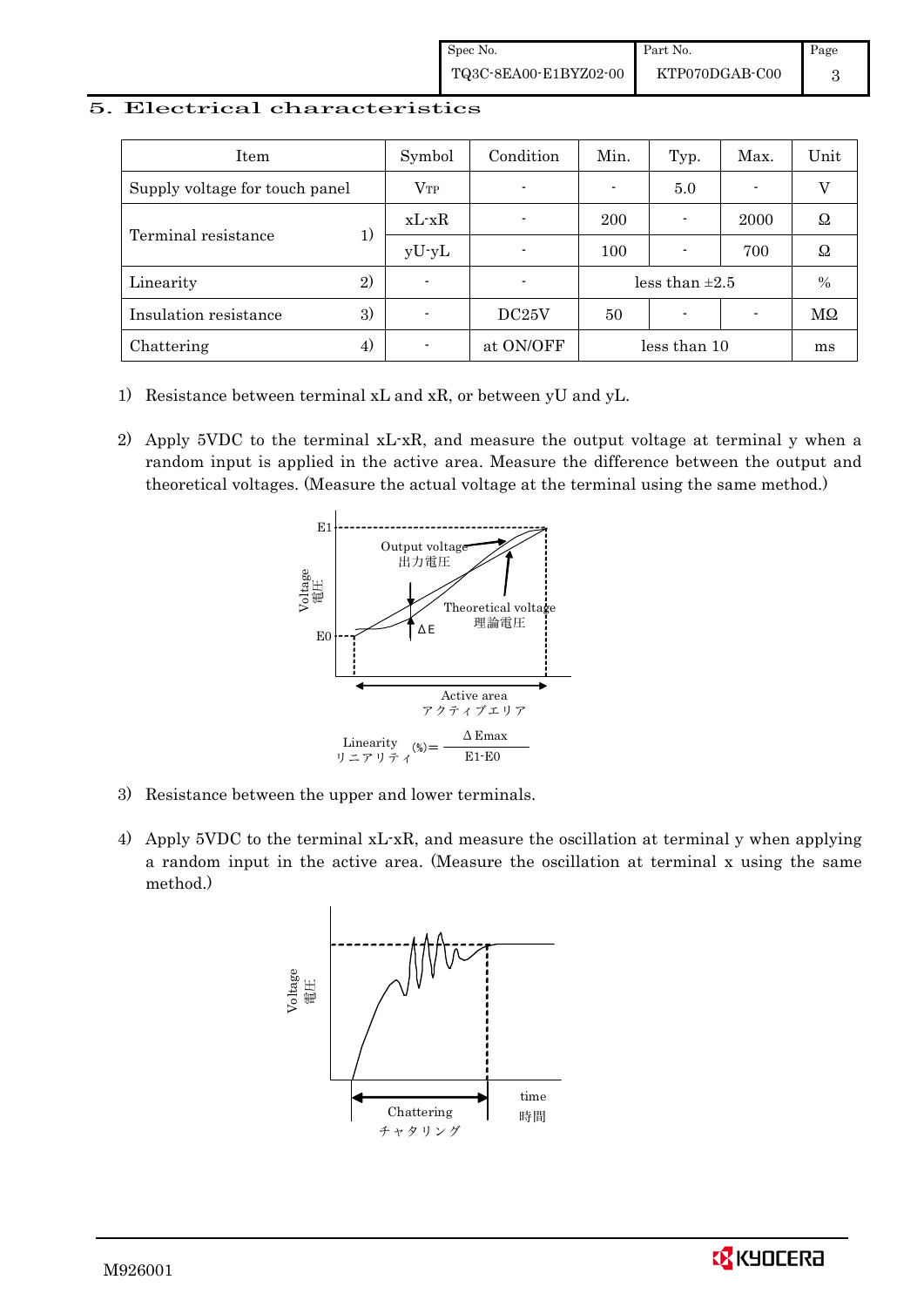#### 6. Interface signals

| No.            | Symbol | Description      |
|----------------|--------|------------------|
|                | xR     | x-Right terminal |
| $\overline{2}$ | yL     | y-Lower terminal |
| 3              | xL     | x-Left terminal  |
|                | vU     | y-Upper terminal |

|  | (IRISO)                                                                                                             |
|--|---------------------------------------------------------------------------------------------------------------------|
|  | (IRISO)                                                                                                             |
|  | (JST)                                                                                                               |
|  | : 1 mm pitch<br>Recommended matching connector $\therefore$ Series 9616<br>$\therefore$ Series 9610<br>: Series FMS |

### 7. Design guidance for analog touch panel

7-1 Electrical (In customer's design, please remember the following considerations.)

- 1) Do not use the current regulated circuit.
- 2) Keep the current limit with top and bottom layer. (Please refer to "Electrical absolute maximum ratings" for details.)
- 3) Analog touch panel can not sense two points touching separately.
- 4) A contact resistance is appeared at the touch point between top and bottom layer. After this resistance has stable read of the touch panel position data.
- 5) Because noise of inverter or peripheral circuits may interfere signal of touch panel itself it is necessary to design carefully in advance to avoid these noise problem.

#### 7-2 Software

- 1) Do the "User Calibration".
- 2) "User Calibration" may be needed with long term using. Include "User Calibration" menu in your software.
- 3) When drawing a line with a stylus, there may be a slight discontinuity when the stylus passes over a spacer-dot. If necessary, please provide a compensation feature within your software.

7-3 Mounting on display and housing bezel

- 1) Do not use an adhesive tape to bond it on the front of touch panel and hang it to the housing bezel.
- 2) This touch panel has an airtight but not watertight structure. Please not to use it for the applications requiring watertight or under the environments occurred condensation. If it is expected to be exposed to the environments that vapor, moisture or other liquids may seep inside a bezel, please be sure to take some measurements for drip-proof or waterproof by using sealing materials on the bezel.
- 3) Please mount the touch panel so that it is flat. An optical interference pattern (Newton ring) may be observed if the touch panel is installed on a bent or twisted LCD surface or if it is bent or twisted after installation.
- 4) Please mount the touch panel so that it does not move or slide relative to the LCD, even when vibration or shock is applied and even when high humidity or high temperature may weaken the mounting adhesive.

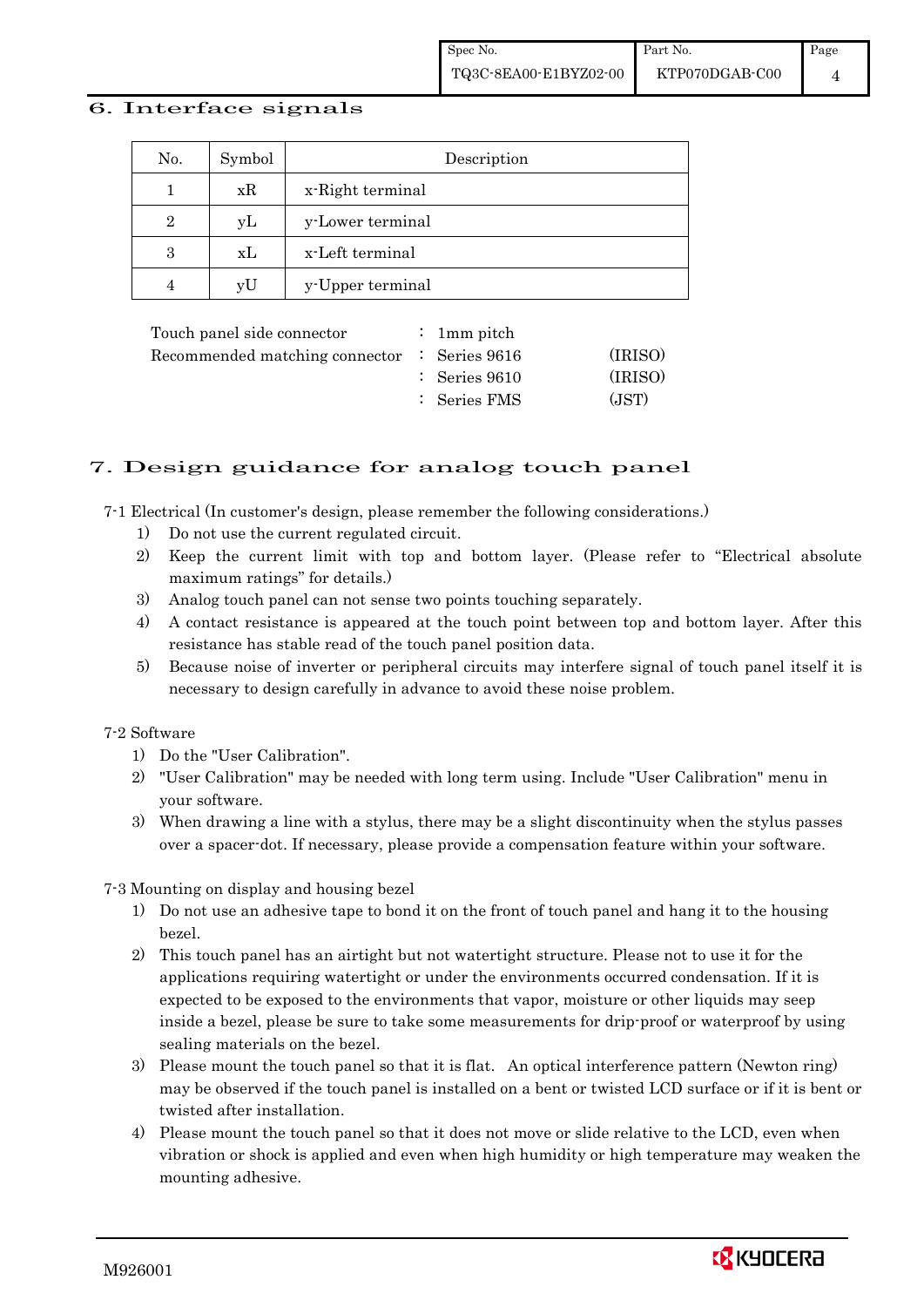#### 8. Lot number identification

The lot number shall be indicated on the FPC tale.

KTP070DGAB-C00- OOOOOOOOOO OOO

 $\downarrow$ 1 2

| $\vert$ No1. – No2. above indicate |  |
|------------------------------------|--|
| 1. Lot No. 9 digits                |  |
| 2. Serial 3 digits                 |  |

### 9. Warranty

9-1. Incoming inspection

Please inspect the touch panel within one month after your receipt.

9-2. Production warranty

 Kyocera warrants its touch panel's for a period of 12 months from the ship date. Kyocera shall, by mutual agreement, replace or re-work defective touch panel's that are shown to be Kyocera's responsibility

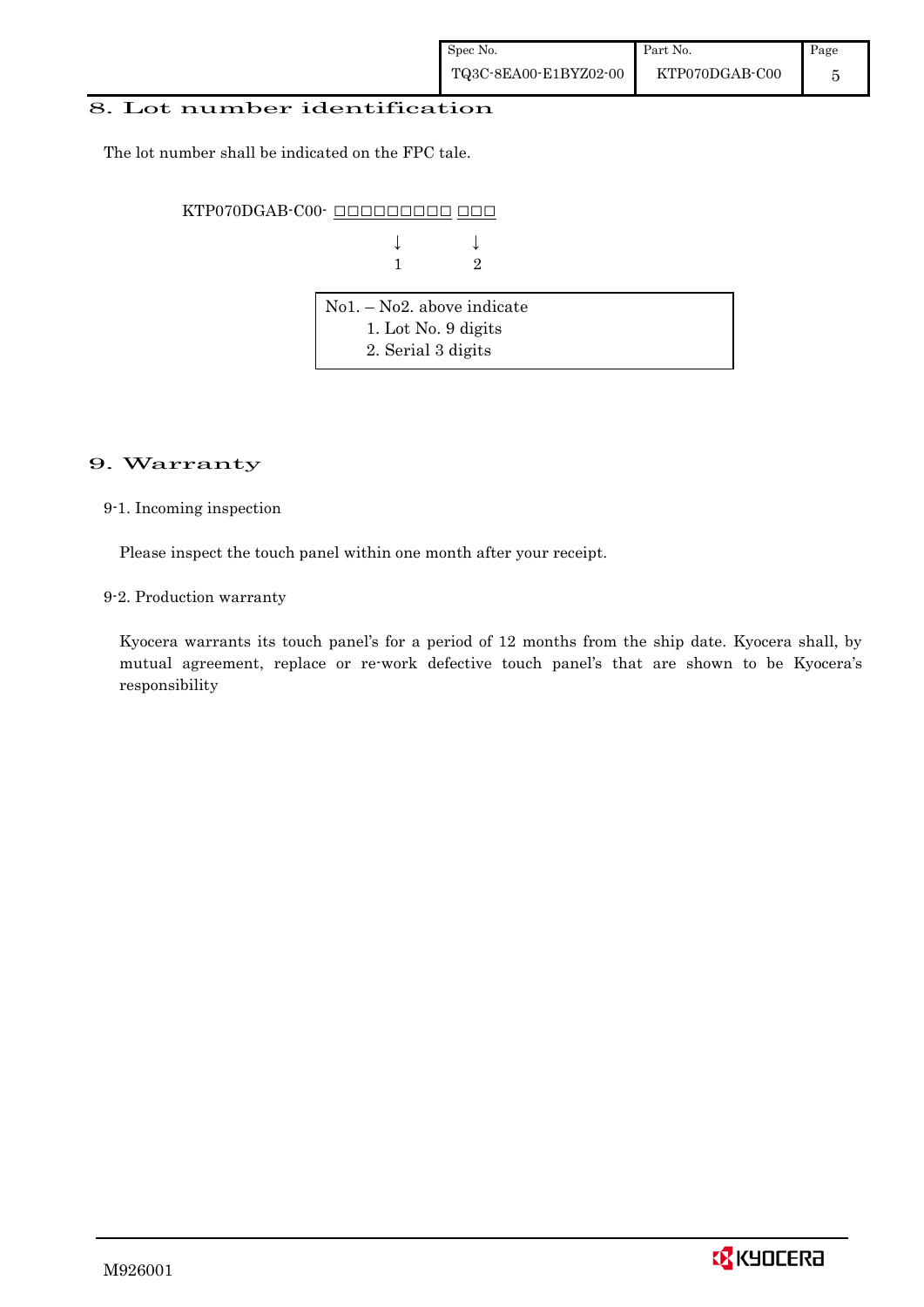6

## 10. Precautions for use

## 10-1. Usage

- 1) DO NOT store in a high humidity environment for extended periods. Surface film degradation bubbles, and/or peeling off of the surface film may result.
- 2) Do not push or rub the touch panel's surface with hard to sharp objects such as knives, or the touch panel may be scratched.
- 3) When the touch panel is dirty, gently wipe the surface with a soft cloth, sometimes moistened by mild detergent or alcohol. If a hazardous chemical is dropped on the touch panel by mistake, wipe it off right away to prevent human contact.
- 4) Always keep the touch panel free from condensation during testing. Condensation may permanently spot or stain the surface film.
- 5) Do not pull the touch panel FPC and do not bend the root of the wires. Housing should be designed to protect touch panel FPC from external stress.
- 6) This Kyocera touch panel has been specifically designed for use in general electronic devices, but not for use in a special environment such as usage in an active gas. Hence, when the touch panel is supposed to be used in a special environment, evaluate the touch panel thoroughly beforehand and do not expose the touch panel to chemicals such as an active gas.
- 7) The touch panel is made of glass. It may break when dropped, or vibrated excessively. Usually there is a film on the surface of the glass which would prevent broken glass from scattering, but nevertheless handle it carefully during assembly and treat it gently during use.
- 8) Touch panel edges are sharp, so they have a possibility of cutting your body, for example your finger. Handle the touch panel with enough care to prevent cuts. When you hold the touch panel, put on the protector, for example the gloves which have a strength enough to stand sharpness of touch panel edges.

### 10-2. Installation of the touch panel

- 1) The touch panel shall be installed flat, without twisting or bending.
- 2) Please design the housing window so that its edges are between the active area and the effective area of the touch screen. Must maintain a gap between inside of bezel and touch panel to avoid malfunction or electrode damage of touch panel.
- 3) A transparent protection sheet is attached to the touch panel. Please remove the protection film slowly before use, paying attention to static electricity.
- 4) Do not scratch, or put any stress outside the active area of the touch panel when you install it on to an LCD, or it may damage the ITO pattern of the touch panel.

### 10-3. Operation

- 1) The touch panel shall be operated within the limits specified. Operation at values outside of these limits may shorten life, and/or harm display images.
- 2) Do not use the touch panel in environments conducive to the formation of condensation.

### 10-4. Storage

- 1) The touch panel shall be stored within the temperature and humidity limits specified. Store in a dark area, and protect the touch panel from direct sunlight or fluorescent light.
- 2) Always store the touch panel so that it is free from external pressure onto it. This will prevent the formation of Newton rings.

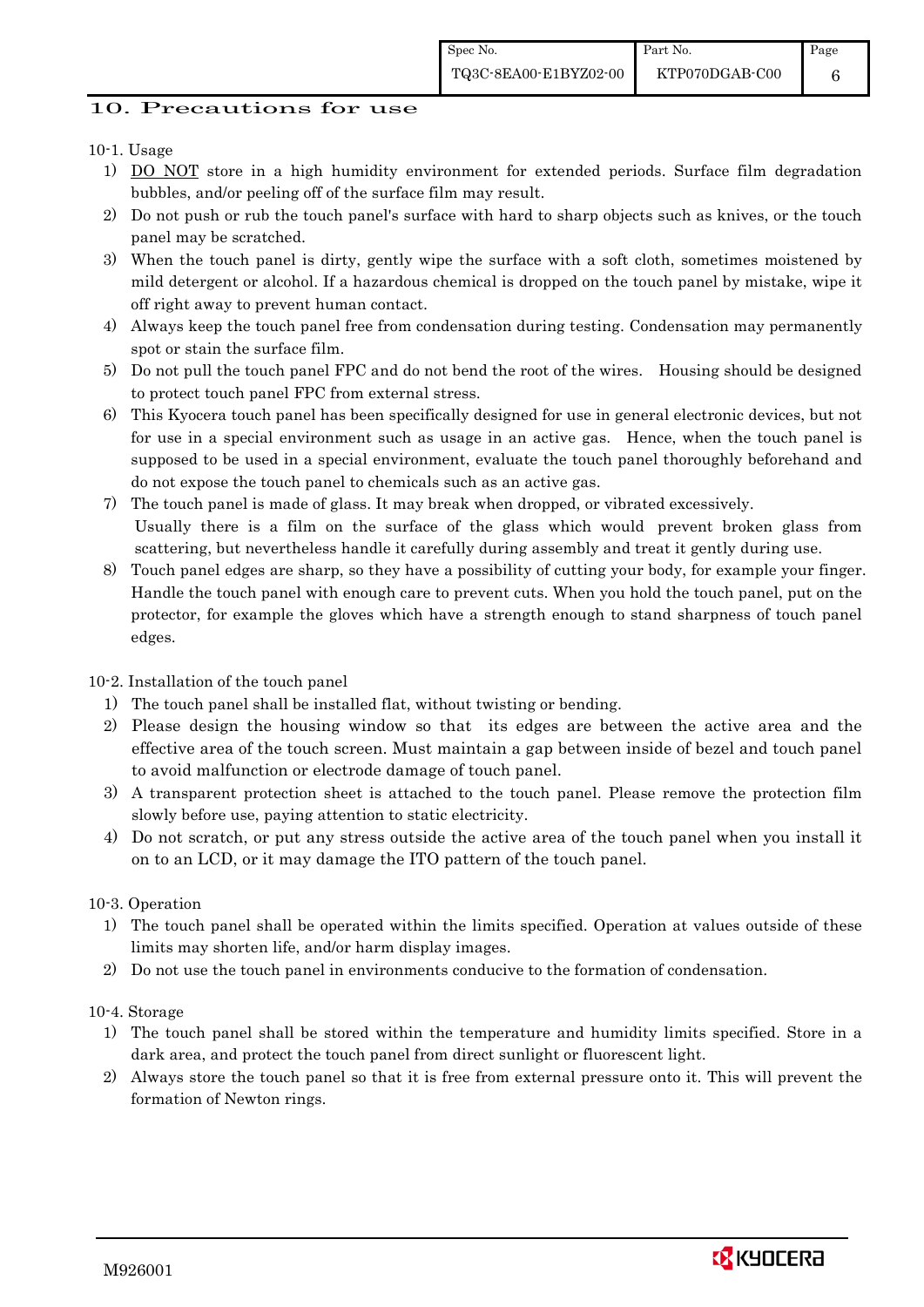#### 11. Reliability test data

| Test item                            | Test condition                                                                                           | Test time                      | Judgement                                                                                                                                                     |
|--------------------------------------|----------------------------------------------------------------------------------------------------------|--------------------------------|---------------------------------------------------------------------------------------------------------------------------------------------------------------|
| High temp.<br>atmosphere             | $95^{\circ}$ C                                                                                           | 240h                           | Terminal resistance<br>$: No$ defect<br>: No defect<br><b>Actuation Force</b><br>: No defect<br>Appearance                                                    |
| Low temp.<br>atmosphere              | $-40\degree C$                                                                                           | 240h                           | Terminal resistance<br>$: No$ defect<br><b>Actuation Force</b><br>$: No$ defect<br>: No defect<br>Appearance                                                  |
| High temp.<br>humidity<br>atmosphere | 40°C 90% RH                                                                                              | 240h                           | Terminal resistance<br>: No defect<br><b>Actuation Force</b><br>: No defect<br>: No defect<br>Appearance                                                      |
| Temp. cycle                          | $-40\textdegree C$<br>0.5 <sub>h</sub><br>R.T.<br>0.5 <sub>h</sub><br>$95^{\circ}$ C<br>0.5 <sub>h</sub> | 10cycles                       | Terminal resistance<br>: No defect<br><b>Actuation Force</b><br>$: No$ defect<br>$: No$ defect<br>Appearance                                                  |
| High temp.<br>operation              | $85^{\circ}$ C                                                                                           | 500h                           | Terminal resistance<br>: No defect<br>: No defect<br><b>Actuation Force</b><br>: No defect<br>Appearance                                                      |
| Point<br>Activation<br>1)            | Silicon rubber,<br>$Tip: R = 6.0$<br>Hardness 60°<br>Hitting force 2.45N<br>Hitting speed 2 time/s       | one<br>million<br>times        | Terminal resistance<br>$\therefore$ No defect<br><b>Actuation Force</b><br>$: No$ defect<br>No appearance defect which affects touch<br>panel function.<br>2) |
| Sliding<br>1)                        | Polyacetal resin,<br>$Tip: R = 0.8$<br>Load $2.45N$<br>Input length 10mm<br>Input speed 50mm/s           | 100<br>thousand<br>times<br>3) | Terminal resistance<br>$: No$ defect<br>: No defect<br><b>Actuation Force</b><br>No appearance defect which affects touch<br>panel function.<br>2)            |

1) Test in center of active area.

- 2) Dents, blurs and marks on surface film: neglected.
- 3) 10mm sliding (back and forth) counts as 2 times.
- 4) Temp. cycle test (Heat shock included): the LCD shall be tested after leaving it stabilize at room temperature for 2 hours after the last cycle.
- 5) An operational test was performed after the following conditions. First, the touch panel was left for a certain time under 5V voltages applied (without touch), Then it was left at room temperature (No VDC applied) for 2 hours.
- 6) Each test item uses a test touch panel only once. The tested touch panel is not used in any other tests.
- 7) The touch panel is tested in circumstances in which there is no condensation.
- 8) The reliability test is not an out-going inspection.
- 9) The result of the reliability test is for your reference purpose only. The reliability test is conducted only to examine the touch panel's capability.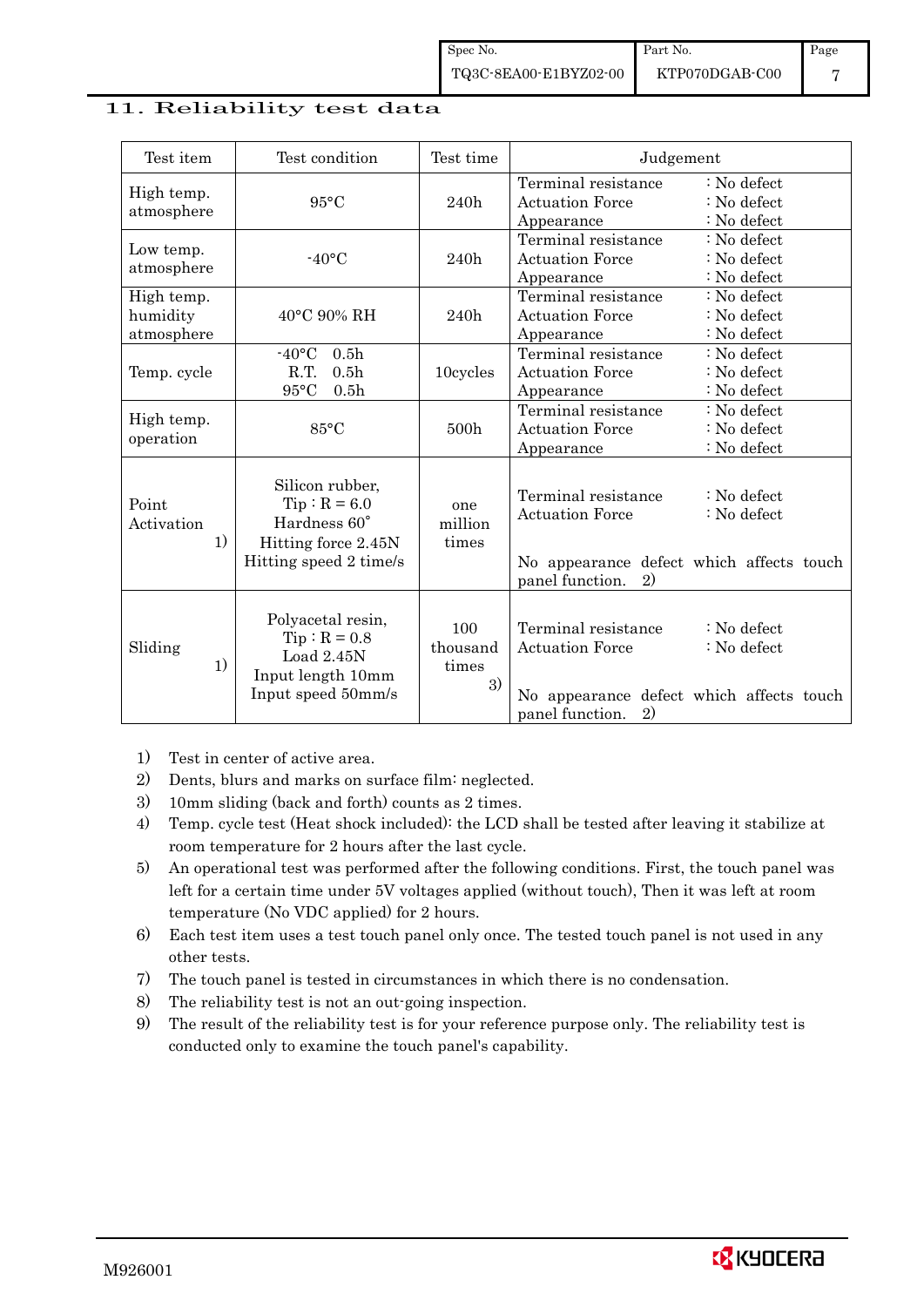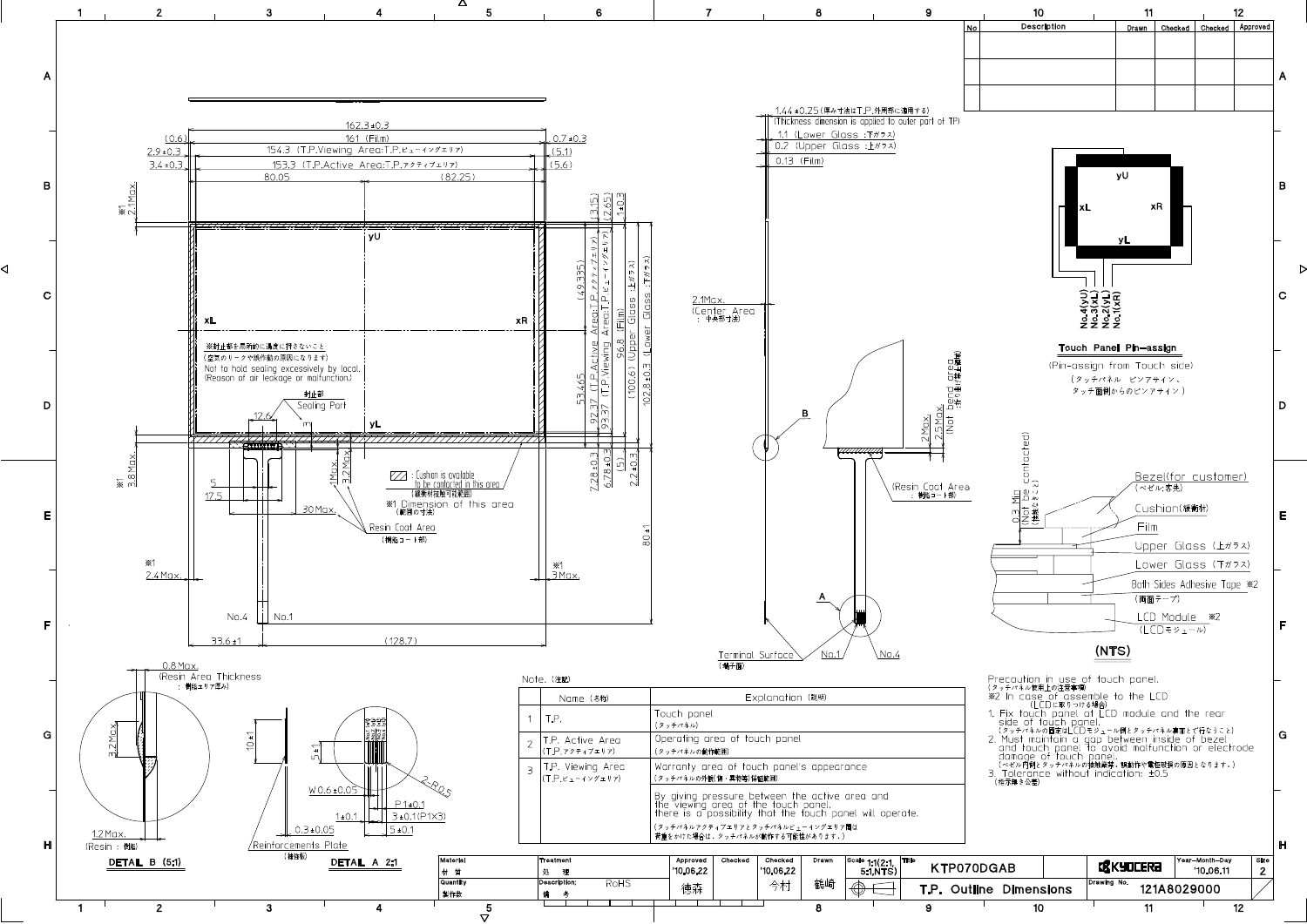| Spec No. | TQ3C-8EA00-E2BYZ02-00 |
|----------|-----------------------|
| Date     | January 25, 2011      |

# KYOCERA INSPECTION STANDARD

## TYPE : KTP070DGAB-C00

 KYOCERA CORPORATION KAGOSHIMA HAYATO PLANT LCD DIVISION

| Original         | Designed by $:$ Engineering dept. |         |                                      | Confirmed by $:QA$ dept. |          |
|------------------|-----------------------------------|---------|--------------------------------------|--------------------------|----------|
| Issue Date       | Prepared                          | Checked | Approved                             | Checked                  | Approved |
| January 25, 2011 | 11. Ukedal 1                      |         | Jama <i>zaki</i> M.FrjiTani I.Hamans |                          |          |

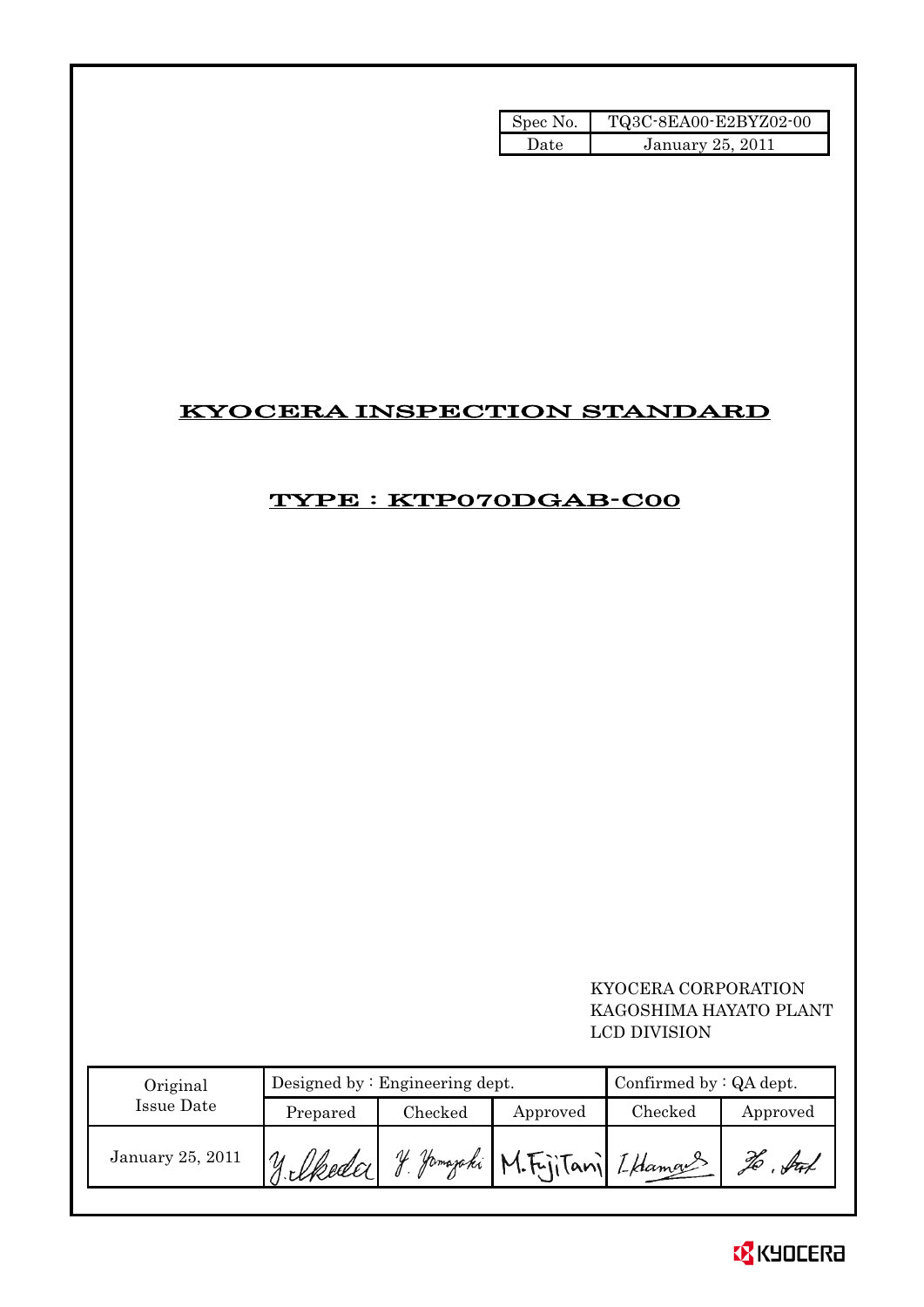| Spec No.              | Part No.       | Page |
|-----------------------|----------------|------|
| TQ3C-8EA00-E2BYZ02-00 | KTP070DGAB-C00 |      |

|         |                      |          | Revision record                 |              |                          |                        |
|---------|----------------------|----------|---------------------------------|--------------|--------------------------|------------------------|
|         |                      |          | Designed by : Engineering dept. |              | Confirmed by $:QA$ dept. |                        |
|         | $\rm{\textbf{Date}}$ | Prepared | Checked                         | Approved     | $\rm Checked$            | ${\Large\bf Approved}$ |
|         |                      |          |                                 |              |                          |                        |
|         |                      |          |                                 |              |                          |                        |
| Rev.No. | $\rm{\textbf{Date}}$ | Page     |                                 | Descriptions |                          |                        |
|         |                      |          |                                 |              |                          |                        |
|         |                      |          |                                 |              |                          |                        |
|         |                      |          |                                 |              |                          |                        |
|         |                      |          |                                 |              |                          |                        |
|         |                      |          |                                 |              |                          |                        |
|         |                      |          |                                 |              |                          |                        |
|         |                      |          |                                 |              |                          |                        |
|         |                      |          |                                 |              |                          |                        |
|         |                      |          |                                 |              |                          |                        |
|         |                      |          |                                 |              |                          |                        |
|         |                      |          |                                 |              |                          |                        |
|         |                      |          |                                 |              |                          |                        |
|         |                      |          |                                 |              |                          |                        |
|         |                      |          |                                 |              |                          |                        |
|         |                      |          |                                 |              |                          |                        |
|         |                      |          |                                 |              |                          |                        |
|         |                      |          |                                 |              |                          |                        |
|         |                      |          |                                 |              |                          |                        |
|         |                      |          |                                 |              |                          |                        |
|         |                      |          |                                 |              |                          |                        |
|         |                      |          |                                 |              |                          |                        |
|         |                      |          |                                 |              |                          |                        |
|         |                      |          |                                 |              |                          |                        |
|         |                      |          |                                 |              |                          |                        |
|         |                      |          |                                 |              |                          |                        |
|         |                      |          |                                 |              |                          |                        |
|         |                      |          |                                 |              |                          |                        |
|         |                      |          |                                 |              |                          |                        |
|         |                      |          |                                 |              |                          |                        |
|         |                      |          |                                 |              |                          |                        |
|         |                      |          |                                 |              |                          |                        |
|         |                      |          |                                 |              |                          |                        |
|         |                      |          |                                 |              |                          |                        |
|         |                      |          |                                 |              |                          |                        |
|         |                      |          |                                 |              |                          |                        |
|         |                      |          |                                 |              |                          |                        |
|         |                      |          |                                 |              |                          |                        |
|         |                      |          |                                 |              |                          |                        |

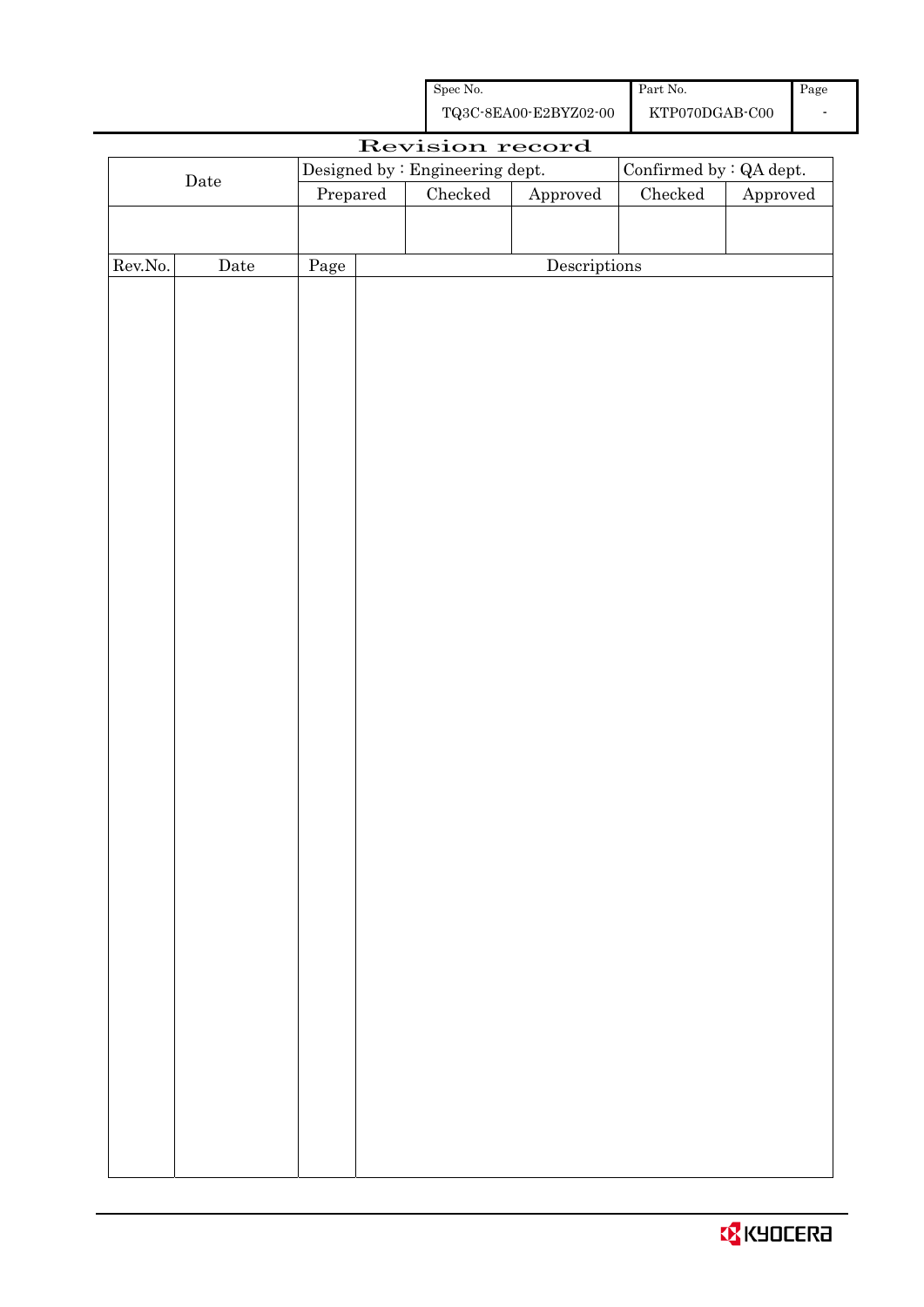| Visuals specification |
|-----------------------|
|-----------------------|

| 1) Note                          |                                                                                             |                                                                              |                                                                                                                                                                                                                                                               |  |  |
|----------------------------------|---------------------------------------------------------------------------------------------|------------------------------------------------------------------------------|---------------------------------------------------------------------------------------------------------------------------------------------------------------------------------------------------------------------------------------------------------------|--|--|
|                                  |                                                                                             |                                                                              | Note                                                                                                                                                                                                                                                          |  |  |
| General                          | 1.<br>consent.<br>2.<br>the active area and shall not be applicable to outside of the area. |                                                                              | Customer identified anomalies not defined within this inspection standard shall be<br>reviewed by Kyocera, and an additional standard shall be determined by mutual<br>This inspection standard about the image quality shall be applied to any defect within |  |  |
|                                  | Inspection conditions<br>3.<br>Luminance<br>Inspection distance<br>Temperature<br>Direction | : 500 Lux min.<br>$\therefore$ 300 mm.<br>: 25 $\pm$ 5°C<br>: Directly above |                                                                                                                                                                                                                                                               |  |  |
| Definition of<br>inspection item | Touch Panel (Scratch, Foreign particle)                                                     |                                                                              | Describes scratches on the glass and film<br>and foreign particles between glass/glass or<br>glass/film.                                                                                                                                                      |  |  |
|                                  |                                                                                             |                                                                              |                                                                                                                                                                                                                                                               |  |  |